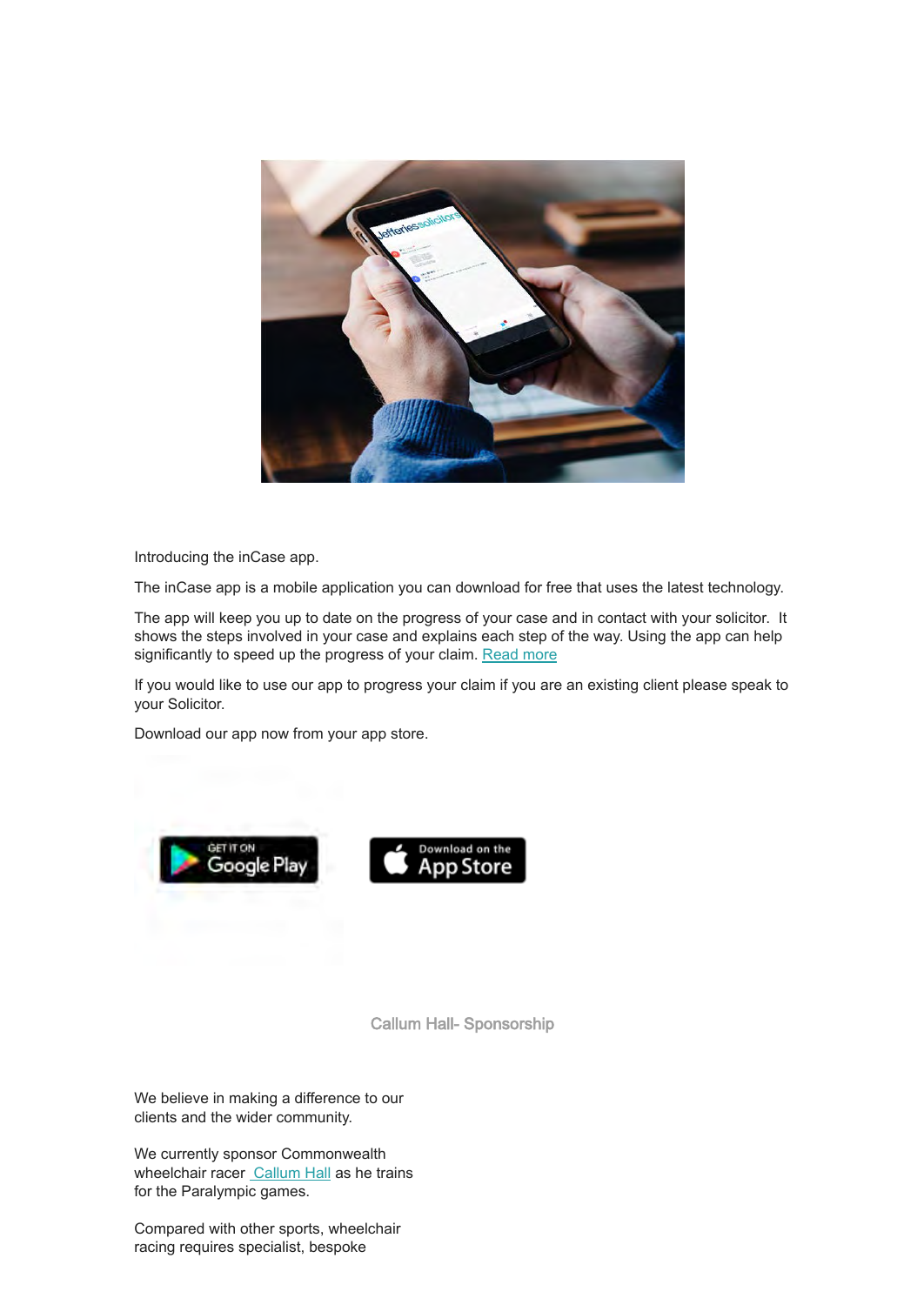equipment, which can be very expensive. The [partne](http://eepurl.com/hjkiHX)[rship with Jefferies S](https://us10.campaign-archive.com/home/?u=16ffdc5bca6da946a0a851c64&id=0528d005e6)olicitors helps him to meet the costs associated with his training. Read all about Callum [here](https://www.jefferies-solicitors.com/about-jefferies-solicitors/sponsorship-callum-hall/)



Say Hello to New Staff at Jefferies



The last few months have been quite busy for Jefferies with new faces joining our growing business. We've welcomed solicitor, Lee Dewhurst, plus 4 new starters to our Inception team; Farwa Ashraf, Simpreet Kaur, and Patricia Santos Guerra along with a new Head of Inception, Paul Sansom, and there's also our new Head of IT, Dave Heneghan.

## One to Watch- Best Companies



We are delighted to announce that Jefferies Solicitors has been awarded: **'One to Watch' status by Best Companies.**

Accreditations from Best Companies are the standard for today's workplace engagement.

This is a special status awarded to organisations where workplace engagement shows promising signs for the future. This is a fantastic achievement which we are really proud of.

Personal Injury Reforms

The whiplash reforms contained in the Civil Liability Act 2018 will come into effect on 31st May.

Find out what this means for future road traffic accident claims [here](https://www.jefferies-solicitors.com/media-centre/news/personal-injury-reforms/)